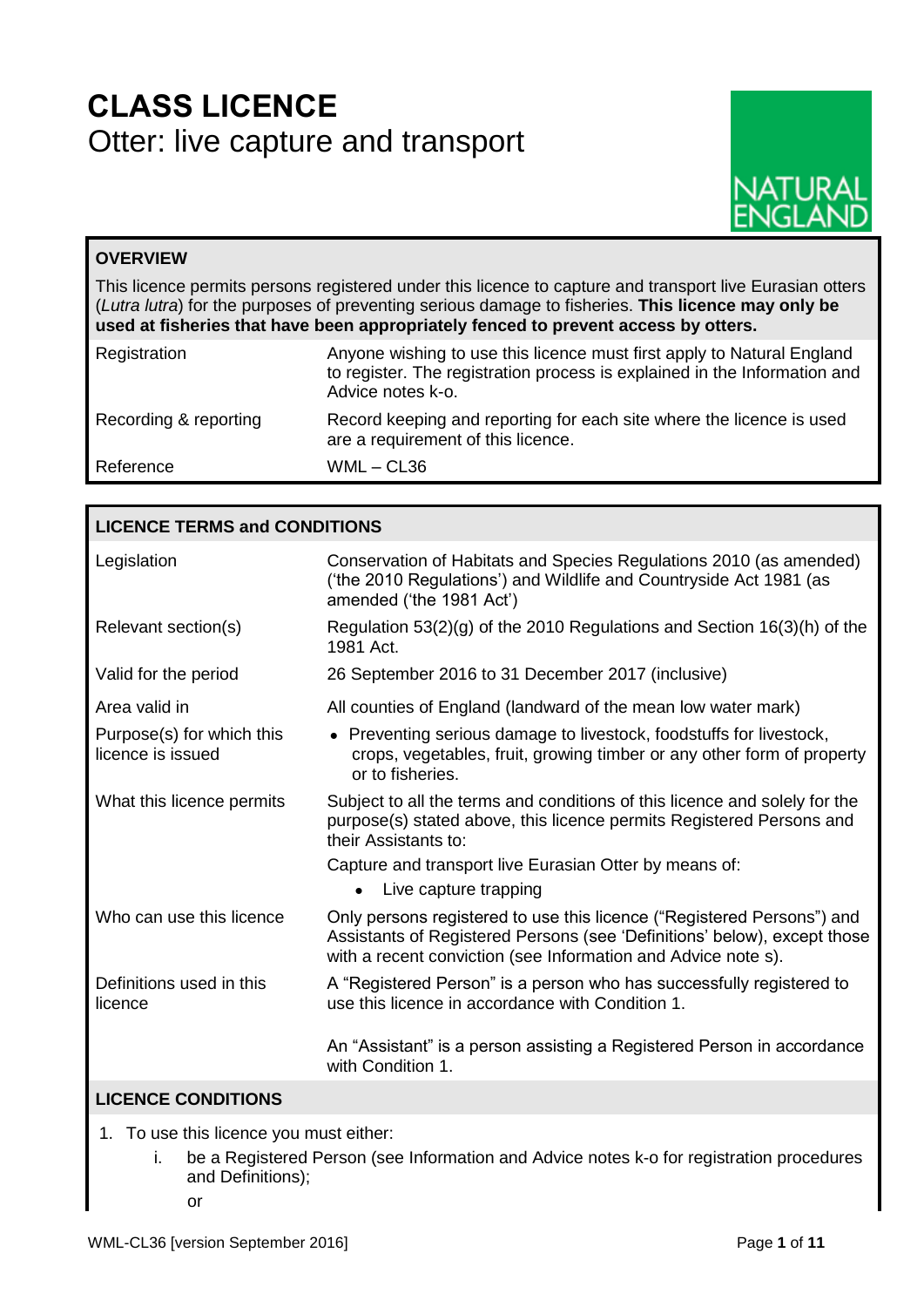ii be authorised by a Registered Person to act as an Assistant (see Definitions), in which case you may only act under the authority of this licence so long as you are doing so under the direct supervision of a Registered Person.

# **Acting under this licence**

- 2. The Registered Person is responsible for ensuring that operations comply with all terms and conditions of the licence.
- 3. The Registered Person must ensure that all people acting under this licence are appropriately trained and competent. Only people who have completed and passed a training course on otter trapping that has been approved by Natural England may be a Registered Person under this licence.
- 4. The Registered Person is responsible for ensuring that all reasonable precautions are taken to ensure that unnecessary suffering of the otter(s) (*Lutra lutra*) is avoided.
- 5. The Registered Person must be able to attend any trap set under this licence to catch otters within a maximum of three hours.
- 6. This licence may only be used at fisheries that are enclosed by fencing that meets the minimum specification set out in Annex C. Where the fishery is fenced but the fencing does not meet the standard in Annex C, Natural England must be consulted before any action is taken under this licence. Contact details are provided in Annex B.
- 7. Natural England must be notified by email, using the form at Annex D, at least five working days before any action is taken under this licence.
- 8. This licence may only be used where other legal and practical means of removing the otter from the fishery have been considered and either failed or proved to be impractical (see Information and Advice note c). Confirmation of this must be provided when completing Annex D.
- 9. Landowner's permission must be obtained before any action is taken under this licence (see Information and Advice note u).
- 10. Persons authorised under this licence shall permit an officer of Natural England, accompanied by such individuals as he/she considers necessary for the purpose, on production of his/her identification on demand, to be present during any operations carried out under the authority of this licence for the purpose of ascertaining whether the conditions of this licence are being, or have been, complied with. The Registered Person shall give all reasonable assistance to an officer of Natural England and any individuals accompanying him/her.

## **Trapping**

- 11. Before setting any trap, the boundary fence of the fishery must be inspected in order to identify how the otter entered the fishery and any damage or breaches to the fence must be rectified.
- 12. Any trap used under the authority of this licence must be of a size and design that is suitable for the humane live capture of otters and confirmed as acceptable by Natural England (See Information and Advice note d). If requested, the specification and photographs of the trap to be used must be provided to Natural England by the Registered Person before it is set. Once implemented, any requirements of the Agreement on International Humane Trapping Standards (AIHTS) must be complied with.
- 13. The trap must be located where flooding above its entrance will not normally occur. The trap must be de-activated (see Condition 14) in periods of heavy rainfall or where heavy rainfall is predicted.
- 14. When not in use, a trap must be securely fixed open or closed in such a way as to ensure that it is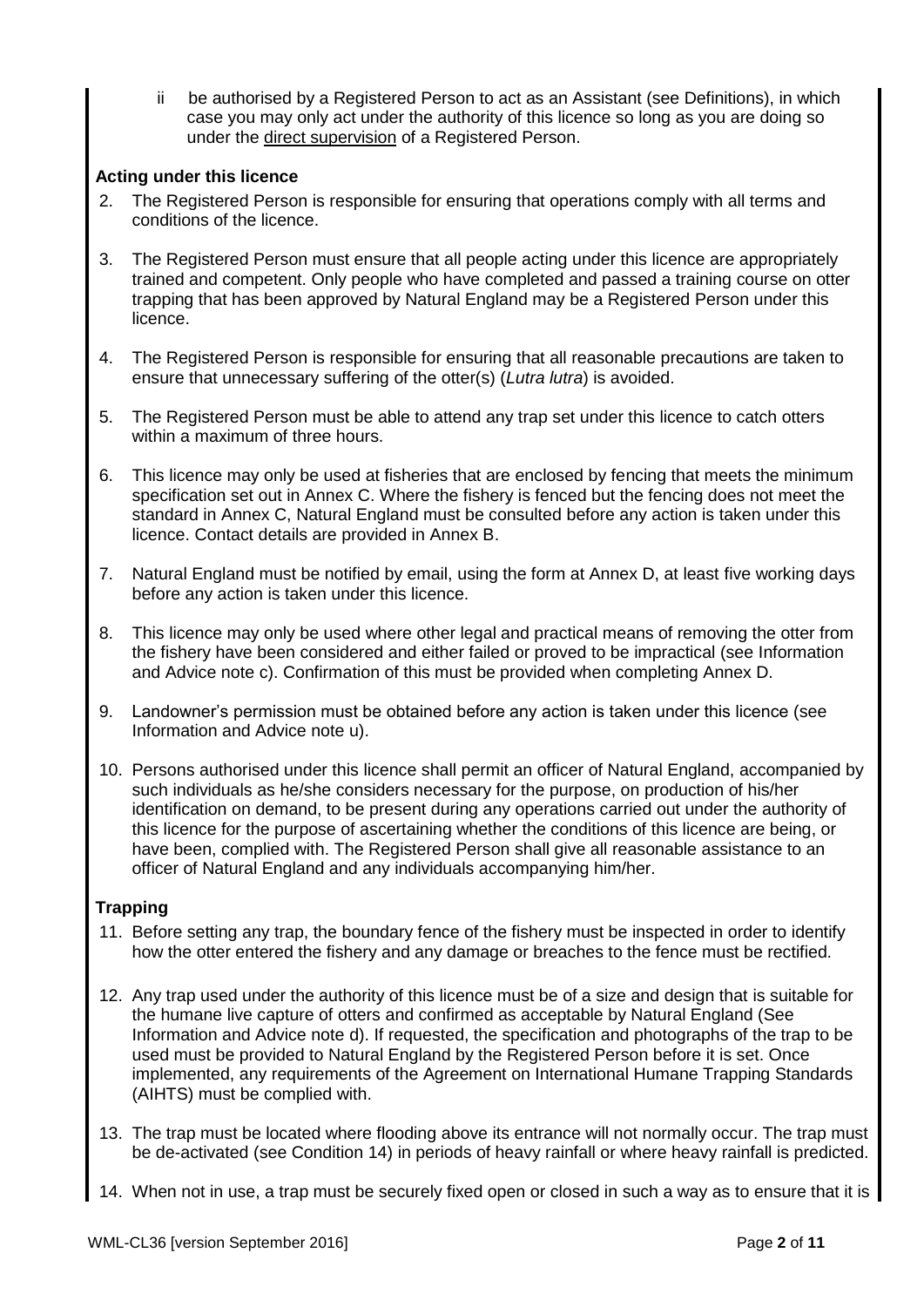incapable of catching animals.

- 15. Traps capable of catching animals must be checked at least twice in each 24 hour period (once in the morning and once in the evening), including one check as soon as practicable after dawn each morning, and not later than 09.00h (see Information and Advice note i). If traps are only set to catch overnight, the visit to set the trap in the evening may count as one of the daily checks.
- 16. Where mobile / WiFi signals permit, a remote monitoring device must be used with the trap to notify the Registered Person when the trap door(s) is closed. The trap must be checked as soon as possible after notification of activation (see Condition 5) and the animal released or dealt with in accordance with Conditions 18-23.
- 17. A trap must not be set to catch if there is evidence that there is a lactating female otter with dependent cubs within the fishery fence.

## **Releasing animals**

- 18. Any trapped otter must be released as soon as possible following capture.
- 19. Any trapped otter must be released outside the fishery fence in the vicinity of the fishery and close to a water body (unless the animal is a lactating female in which case Condition 20 applies).
- 20. If a trapped otter is a lactating female, in order to avoid the risk that she is separated from dependent young within the fishery, she must be released at the point of capture within the fence surrounding the fishery. Trapping must stop and Natural England contacted for advice. This Condition does not apply if it is confirmed that dependent cubs are located outside of the fishery.
- 21. If the trapped otter is injured and/or is judged to be unfit for release, veterinary advice must be sought. As soon as the animal has recovered it must be released outside the fishery fence in the vicinity of the fishery where it was found and close to a water body.
- 22. Any animal (other than a Eurasian otter) caught in a trap must be removed and released at the point of capture as soon as its presence is known, with the exception of those for which release into the wild would be illegal (see Condition 23 below) or those that it is lawful to kill or take.
- 23. Any animal (other than a Eurasian otter) caught in a trap that is of a kind which is not ordinarily resident in or a regular visitor to Great Britain in a wild state, or is included in Schedule 9 of the Wildlife and Countryside Act 1981, must not be released and must be humanely despatched by a person suitably equipped and competent to do so (see Information and Advice note f), unless it is a native species listed in Schedule 9 Part 1A, in which case it must be released if uninjured, or veterinary advice sought.

## **General**

- 24. All relevant animal welfare legislation must be complied with at all times, including the Animal Welfare Act 2006 and the Wild Mammals (Protection) Act 1996.
- 25. All appropriate bio-security measures must be used and be in place, eg traps must be thoroughly cleaned and air-dried before they are moved between fisheries, in order to ensure that pathogens and invasive species are not transferred between sites (see Information and Advice note j).

## **Recording and reporting requirements**

26. The Registered Person must maintain a record of all activities carried out under the authority of this licence. A 'Report of action taken under licence' (Report form WML-LR-CL36) must be completed by the Registered Person and sent to Natural England at the address shown below **within 14 days of licensed activities being completed at each site where this licence is used**. Records must be kept for at least 12 months after the licence expires and are to be made available for inspection by Natural England at any reasonable time.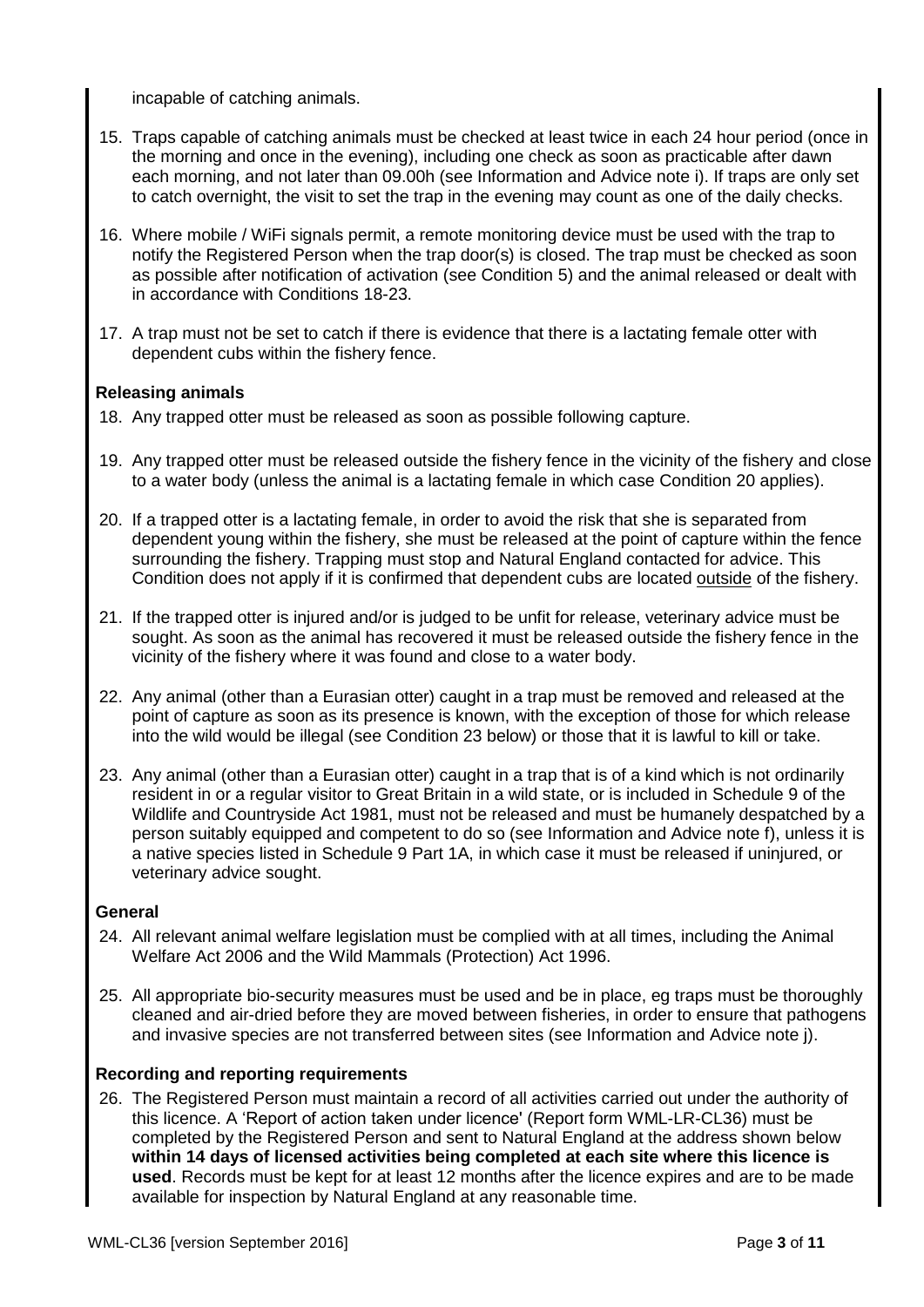- 27. If no action is taken within the licence period, the report form stating 'no action taken' must be sent to Natural England to arrive not later than 31 January.
- 28. If Conditions 26 and 27 are not met then the Registered Person will, by default, no longer be considered registered to act under this licence.
- 29. Natural England must be informed of all breaches to this licence within 48 hours of the breach occurring. Unless advised otherwise by Natural England, the Registered Person must take the necessary steps to address any breaches or poor practice identified as quickly as possible.

# **IMPORTANT**

This licence authorises acts that would otherwise be offences under the legislation referred to above. Failure to comply with its terms and conditions:

- i. may be an offence against the 2010 Regulations/1981 Act or mean that the licence cannot be relied upon and an offence could therefore be committed. The maximum penalty available for an offence under the 2010 Regulations/1981 Act is, at the time of the issue of this licence, an unlimited fine and/or a six month custodial sentence; and
- ii. may result in your permission to use this licence being withdrawn. Natural England will inform any person or organisation whose permission to use this licence is withdrawn in writing. This sanction may be applied to other similar licences

If the activity that you wish to undertake is not covered by this licence, or if you are unable to comply with any of the terms and conditions which apply to the use of this licence, then you will need to apply to Natural England for an individual licence.

Issued by and on behalf of Natural England on 26 September 2016

# **INFORMATION AND ADVICE specific to this licence**

- a. Efforts to remove an otter from a fenced fishery should be initiated as soon as possible after the presence of an otter is confirmed.
- b. Where it is known that an otter has been in a fishery for some time, a survey of the fishery should be undertaken by a suitably qualified and experienced person to determine whether or not cubs are present and, if so, whether or not they are dependent on a natal holt.
- c. Use of a one-way or gate or tunnel out of the enclosed area should be considered before, instead of, or in addition to, live trapping; for example, consider installing a one-way gate at an identified point of entry or breach through or under a fence.
- d. Live capture traps of a 'run-through' design should be at least 220 (L) x 22 x 25 cm. If a single entry trap is used, it should be a minimum of 150 (L) x 22 x 25 cm. For both types of trap, the trigger for the trap must be sufficiently far from the closing door (at least 110 cm) to ensure that the otter is completely inside the trap before it closes. It is recommended that wood is attached to the trap floor to make the treadle (if used) at the same level as floor and easier to walk on, while ensuring that this does not interfere with the door release mechanism. The trap should be covered in order to make it dark inside, with a viewing port. Fresh otter spraints are recommended as a lure rather than fish or other foodstuff. The trap should not be baited until it is set to trap.
- e. The use of a camera(s) to monitor use of the traps is recommended.
- f. The Registered Person should ensure that either they or a third party are able to humanely dispatch any trapped animal that must not be released, for example North American mink (see Condition 23), as soon as possible after it has been trapped.
- g. Persons acting under this licence should take account of best practice guidance and factors, such as local climate and prevailing weather conditions, which may influence the optimum time for trapping animals.
- h. Before commencing work, the presence of other protected species and their relevance to the proposed licensed activities should be considered, specifically: all wild birds and some wild animals, eg water voles,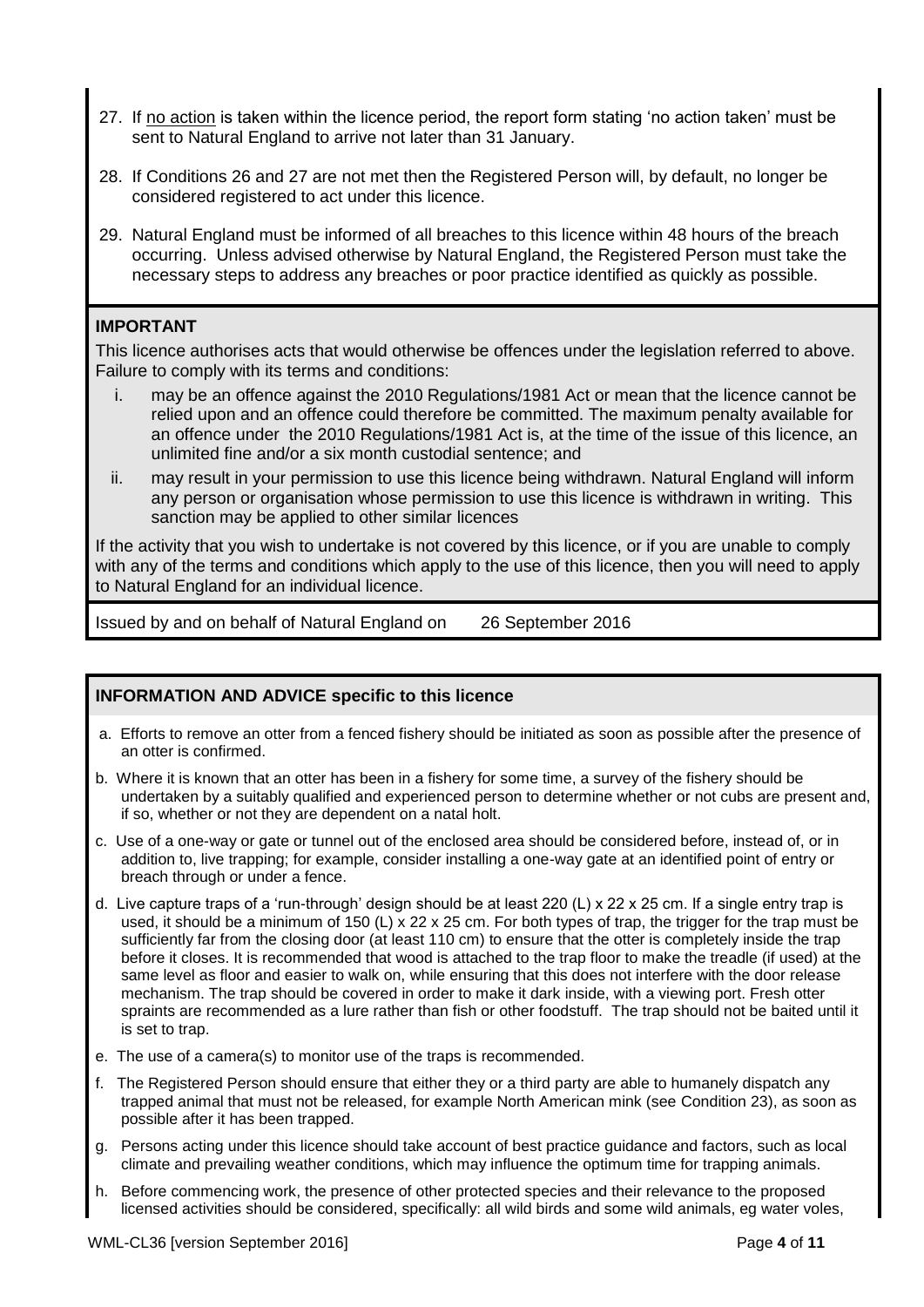white-clawed crayfish and certain reptiles, are protected under the Wildlife & Countryside Act 1981 and 'European Protected Species', such as Dormice, Bats and Great Crested Newts, are protected under the Conservation of Habitats & Species Regulations 2010.

i. Traps may be visually checked by an un-licensed person who can report the outcome of the check to the Registered Person. Only the Registered Person may set or handle the trap and any animal caught within it.

#### **Biosecurity**

j. Users of this licence should consider the risks of activities to biosecurity and take relevant precautions when visiting sites with freshwater to avoid the spread of amphibian and fish diseases, as well as non-native invasive species. There is specific biosecurity guidance for different water users on the Non-Native Species Secretariat [check, clean, dry](http://www.nonnativespecies.org/checkcleandry/) pages.

#### **Registering to use this licence**

- k. Only Registered Persons or persons directly supervised by a Registered Person may act under this licence. Anyone seeking to become a Registered Person must apply to Natural England by email or post (contact details below). Applications require supporting evidence confirming appropriate knowledge and experience of the species covered by this licence and the management techniques permitted (eg attendance at a training course for otter trapping that is approved by Natural England).
- l. Once registered, a person is entitled to use this licence so long as they satisfy the licence's terms and conditions; annual re-registration is not required. Failure to comply with the terms and conditions, including the recording and reporting requirements, will by default, render registration null and void. The annual reporting process is used to verify a person's desire to remain registered.
- m. It is the responsibility of Registered Persons to maintain their expertise at an appropriate level to act under this licence and it is also their responsibility to ensure that Assistants have appropriate training, experience and instruction to act under this licence.
- n. Anyone seeking to confirm whether a person is registered to use this licence should contact Natural England Wildlife Licensing (contact details below).
- o. A person's registration may be revoked by Natural England; for example, if that person breaches the conditions of this licence. In these circumstances Natural England will normally give 28 days' notice of our intention to revoke a person's registration.

# **INFORMATION AND ADVICE for all Class and General Licences**

## **General Information**

- p. Natural England checks compliance with licences and the attached conditions and where breaches occur will apply its published compliance and enforcement position (see Natural England's [Compliance and](https://www.gov.uk/enforcement-laws-advice-on-protecting-the-natural-environment-in-england)  [Enforcement Position\)](https://www.gov.uk/enforcement-laws-advice-on-protecting-the-natural-environment-in-england)
- q. Any request for information in a licence will be considered under the Environmental Information Regulations 2004 and the Freedom of Information Act 2000 as appropriate**.**
- r. Ordinarily, licences will be reissued on 1 January each year (*NB you do not need to re-register for those with registration requirements*). Please note, however, that they can be modified or revoked at any time by Natural England or the Secretary of State, but this will not be done unless there are good reasons for doing so. You are advised to check the terms and conditions of a licence prior to your first use of it each year in case of amendments.
- s. No person convicted on or after 1 January 2010 of an offence under the Conservation of Habitats and Species Regulations 2010, the Wildlife and Countryside Act 1981, the Protection of Badgers Act 1992, the Deer Act 1991, the Hunting Act 2004, the Wild Mammals (Protection) Act 1996, the Animal Welfare Act 2006 or the Protection of Animals Act 1911 (all as amended) may use a General or Class Licence without the permission of Natural England unless, in respect of that offence, either:
	- (i) they are a rehabilitated person for the purposes of the Rehabilitation of Offenders Act 1974 and their conviction is treated as spent;
	- (ii) or a court has made an order discharging them absolutely.

Any request to use the licence by a person to whom this note applies will be considered on its merits.

#### **The limits of licences**

- t. Licences permit action only for the purposes specified on that licence.
- u. Licences do not permit actions prohibited under any other legislation, nor do they confer any right of entry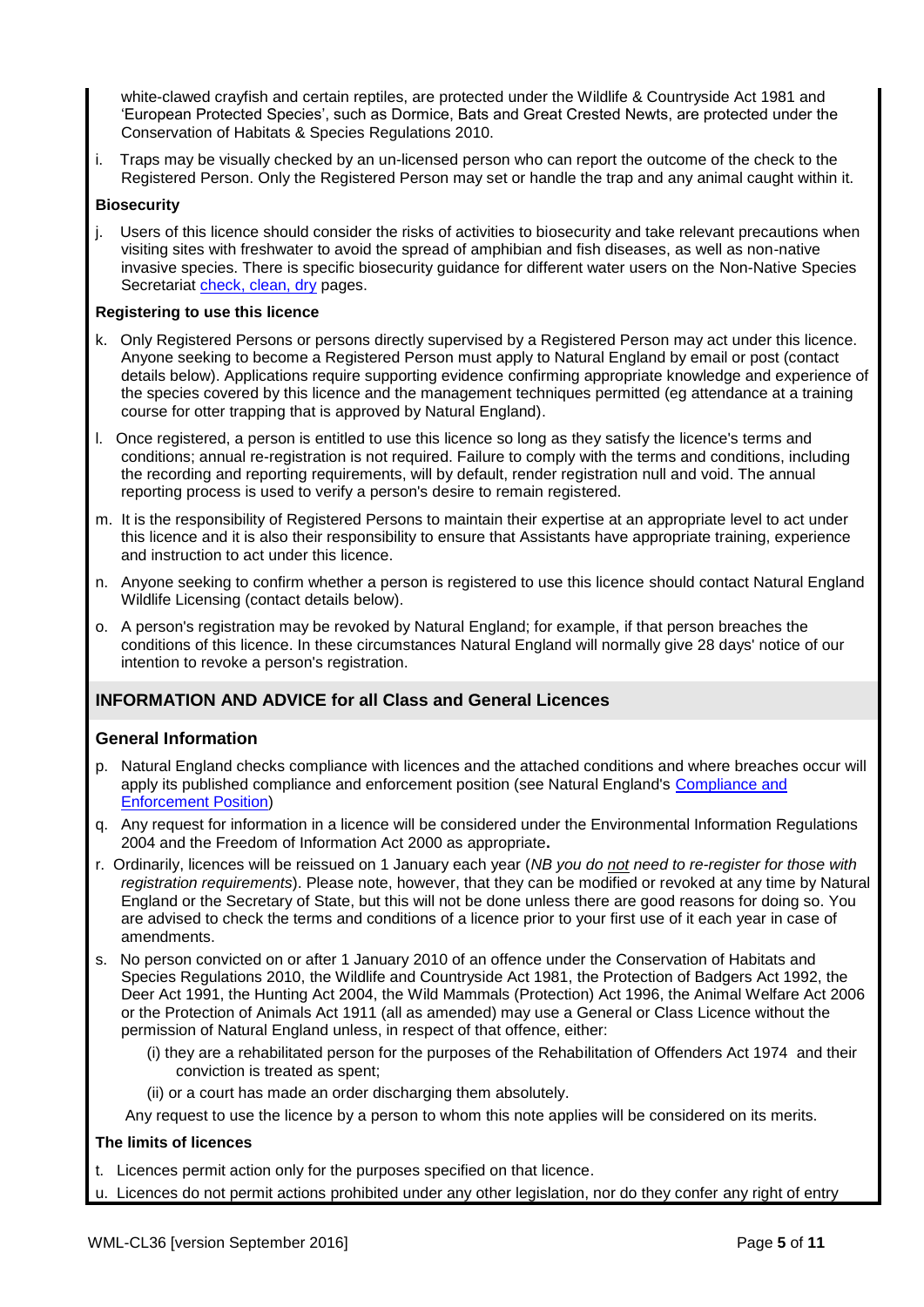upon land.

v. Unless otherwise stated the provisions of Natural England licences only apply landward of the mean low water mark in England. The Marine Management Organisation is responsible for all licensing seaward of the mean low water mark.

#### **Protected sites**

w. This licence conveys no authority for actions prohibited by any other legislation. For example, anyone acting under this licence is not exempt from the provisions of Section 28 of the 1981 Act. This means that owners and occupiers and Section 28G authorities ('Statutory undertakers etc.') are obliged to give notice to Natural England if they propose to carry out an operation likely to damage a Site of Special Scientific Interest (SSSI). To identify SSSIs and the features for which they are designated, refer to [www.magic.gov.uk.](file:///C:/Users/m146641/AppData/Local/Microsoft/Windows/Temporary%20Internet%20Files/Content.Outlook/OXY6ZHNY/www.magic.gov.uk) For further advice or to request consent /assent for an activity please contact the Natural England 'SSSI Adviser' for the relevant site(s). Contact details are available from the Natural England Enquiry Service (see below).

#### **Contact details for Natural England**

*For licensing enquiries:* **Telephone** 020 802 61089 **Email** [wildlife@naturalengland.org.uk](mailto:wildlife@naturalengland.org.uk) **Postal address** Technical Services, Wildlife Licensing, Natural England, First Floor, Temple Quay House, 2 The Square, Bristol, BS1 6DG

*For other enquiries use the Enquiry Service:* **Telephone** 0300 060 3900 **Email** [enquiries@naturalengland.org.uk](mailto:enquiries@naturalengland.org.uk) **Web** [https://www.gov.uk/government/organisations/natural](https://www.gov.uk/government/organisations/natural-england#org-contacts)[england#org-contacts](https://www.gov.uk/government/organisations/natural-england#org-contacts)

# **Using and Sharing Your Information**



The data controller is Natural England, Foss House, Kings Pool, 1 – 2 Peasholme Green, York YO1 7PX.

Your information will be stored and processed in accordance with the Data Protection Act 1998. This Act gives you, as an individual, the right to know what data we hold on you, how we use it, with whom we share it and to ensure that it is accurate. The information will be used by Natural England to undertake licensing functions. To do this we may have to discuss applications, licensing decisions, reports and returns with third parties.

Natural England recognises there is significant public interest in wildlife licensing and in those who benefit from receiving a wildlife licence. Therefore, we may make information publicly available (for example, survey records are normally made available via the National Biodiversity Network Gateway and to Local Record Centres). Information released may include, but is not limited to, your name or business name, application and licence details as well as reports and returns. Natural England, however, realises that some licensed activities can be sensitive and we will not release information that could harm people, species or habitats. In some cases, for example, this may mean not releasing the names and addresses of individuals or the location of the licensed activity.

Natural England or its appointed agents may use your name, address and other details to contact you in connection with occasional customer research aimed at improving the services that Natural England provides to you.

We will respect personal privacy, whilst complying with access to information requests to the extent necessary to enable Natural England to comply with its statutory obligations under the Environmental Information Regulations 2004, and the Freedom of Information Act 2000.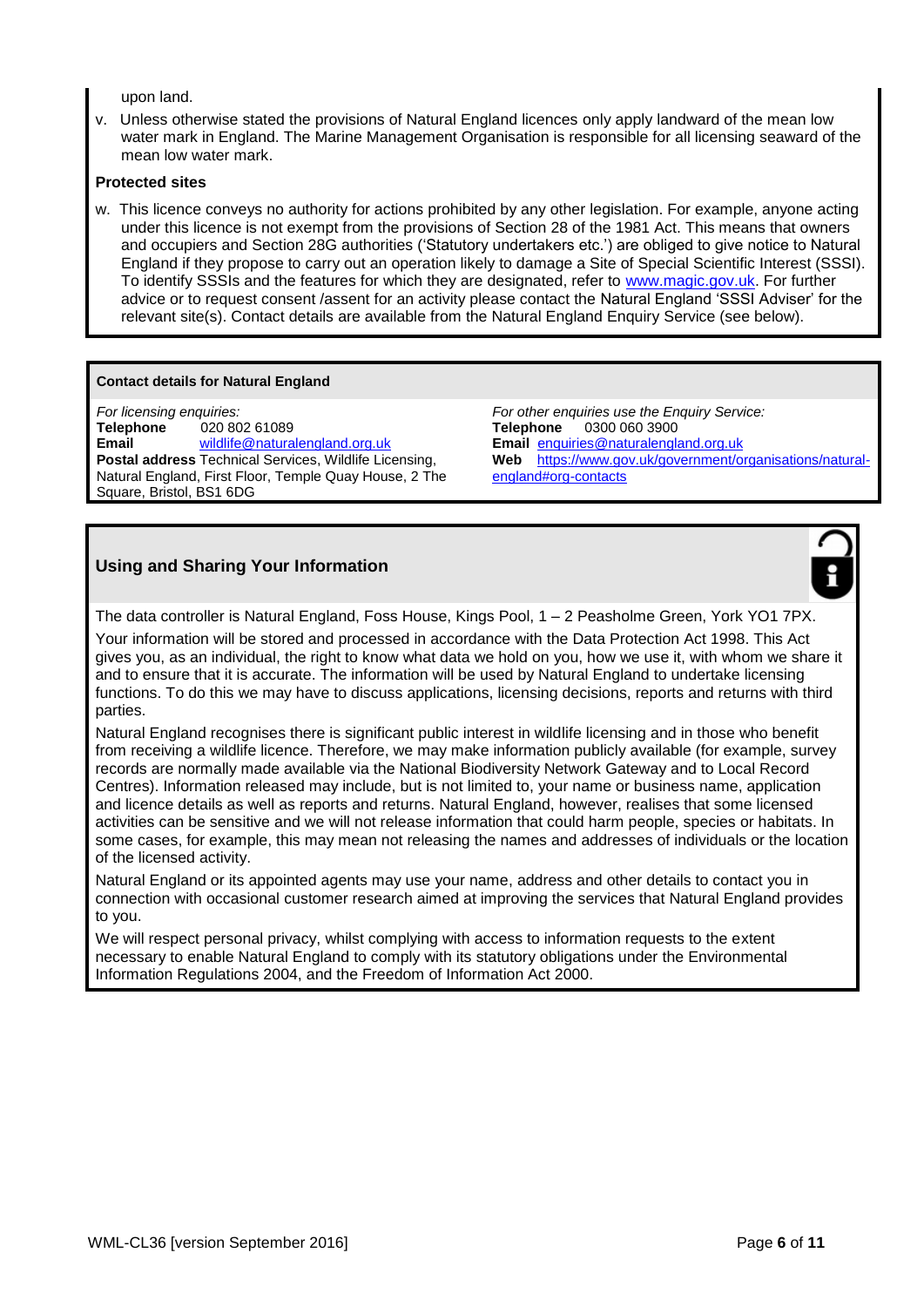# **Records and Reporting**

Registered Persons are required to satisfy the following reporting requirement:

The Registered Person must maintain a record of the following information for all activities undertaken using this licence.

# 1. Maintaining registration

To maintain your registration you are required to complete a report of action taken under the licence (WML-LR-CL36) each time the licence is used (see Licence Condition 26). If no action is taken under the licence a report stating 'no action taken' must be sent to Natural England by 31 January; a reminder will be emailed to you each year (normally in December).

The report of action taken (WML-LR-CL36) will ask you to confirm:

- For each location where the licence has been used:
	- o Location (fishery name, county, post code and 6-figure (minimum) Ordnance Survey grid references);
	- o Details of otters present in the fishery;
	- o Details of trapping undertaken.
- Whether you wish to continue to be registered.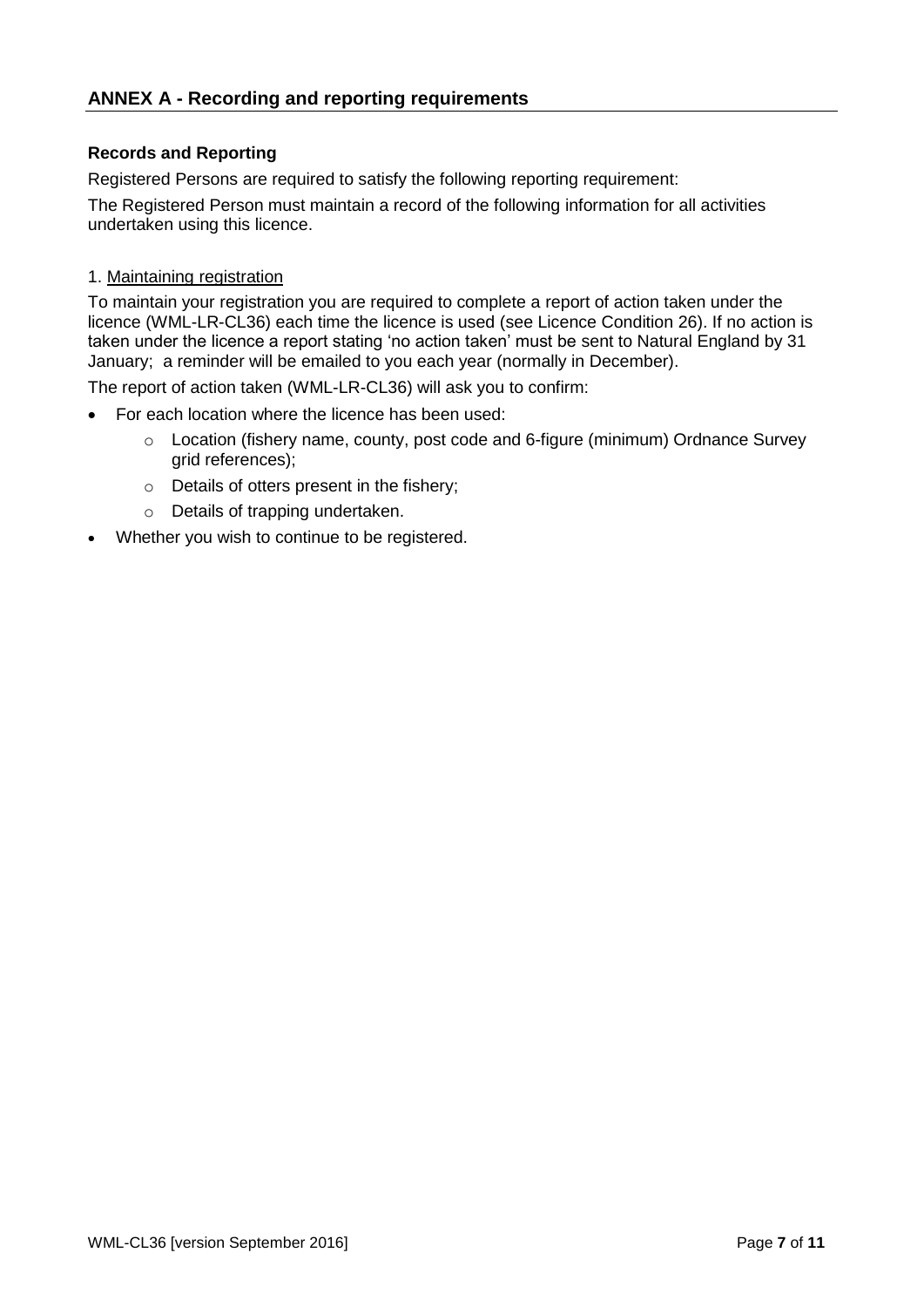# **ANNEX B - Natural England Area Team contacts**

Please use the appropriate mailbox email address below to contact Natural England according to the county where licensed activity will take/is taking place.

| <b>County</b>                            | <b>Cluster</b>          | Area<br><b>Team</b>     | <b>Wildlife Licensing - Delivery Team Contacts</b>                    |                                                         |  |
|------------------------------------------|-------------------------|-------------------------|-----------------------------------------------------------------------|---------------------------------------------------------|--|
| Avon                                     | No.<br>5                | No.<br>11               | <b>Cluster 1: North</b>                                               |                                                         |  |
| <b>Bedfordshire</b>                      | 3                       | 8                       | <b>Mailbox Address:</b>                                               | WildlifeEnquiriesNorth@naturalengland.org.uk            |  |
| <b>Berkshire</b>                         | 4                       | 10                      | Northern Cluster includes Area Teams 1, 2, 3 & 4.                     |                                                         |  |
| Buckinghamshire                          | 4                       | 10                      |                                                                       |                                                         |  |
| Cheshire                                 | 1                       | 4                       | <b>Cluster 2: Midlands</b>                                            |                                                         |  |
| Cornwall                                 | 5                       | 12                      | <b>Mailbox Address:</b><br>WL56&7EastMidsMercia@naturalengland.org.uk |                                                         |  |
| Cumbria                                  | 1                       | $\mathbf 2$             | Midlands Cluster includes Area Teams 5, 6 & 7.                        |                                                         |  |
| Derbyshire                               | $\overline{\mathbf{2}}$ | 5                       |                                                                       |                                                         |  |
| Durham (including Redcar &<br>Cleveland) | 1                       |                         | <b>Cluster 3: Anglia</b>                                              |                                                         |  |
| <b>Essex</b>                             | 3                       | 8                       | <b>Mailbox Address:</b>                                               | WL8&9EastEngland@naturalengland.org.uk                  |  |
| Gloucestershire                          | $\mathbf 2$             | $\overline{\mathbf{r}}$ | Anglia Cluster includes Area Teams 8 & 9.                             |                                                         |  |
| Gloucestershire, South                   | 5                       | 11                      |                                                                       |                                                         |  |
| Hertfordshire                            | 3                       | 8                       | <b>Cluster 4: South East</b>                                          |                                                         |  |
| Isle of Wight                            | 4                       | 13                      | <b>Mailbox Address:</b>                                               | WL1013&14Dorset-Kent&ThamesValley@naturalengland.org.uk |  |
| Kent                                     | 4                       | 14                      | South East Cluster includes Area Teams 10, 13 & 14.                   |                                                         |  |
| Lancashire                               | 1                       | 4                       |                                                                       |                                                         |  |
| Lincolnshire, N-East                     | 1                       | 3                       | <b>Cluster 5: South West</b>                                          |                                                         |  |
| London                                   | 4                       | 10                      | <b>Mailbox Address:</b>                                               | W11&12SouthWestAvon&Wilts@naturalengland.org.uk         |  |
| Manchester, Greater                      | 1                       | 4                       | South West Cluster includes Area Teams 11 & 12.                       |                                                         |  |
| Merseyside                               | 1                       | 4                       |                                                                       |                                                         |  |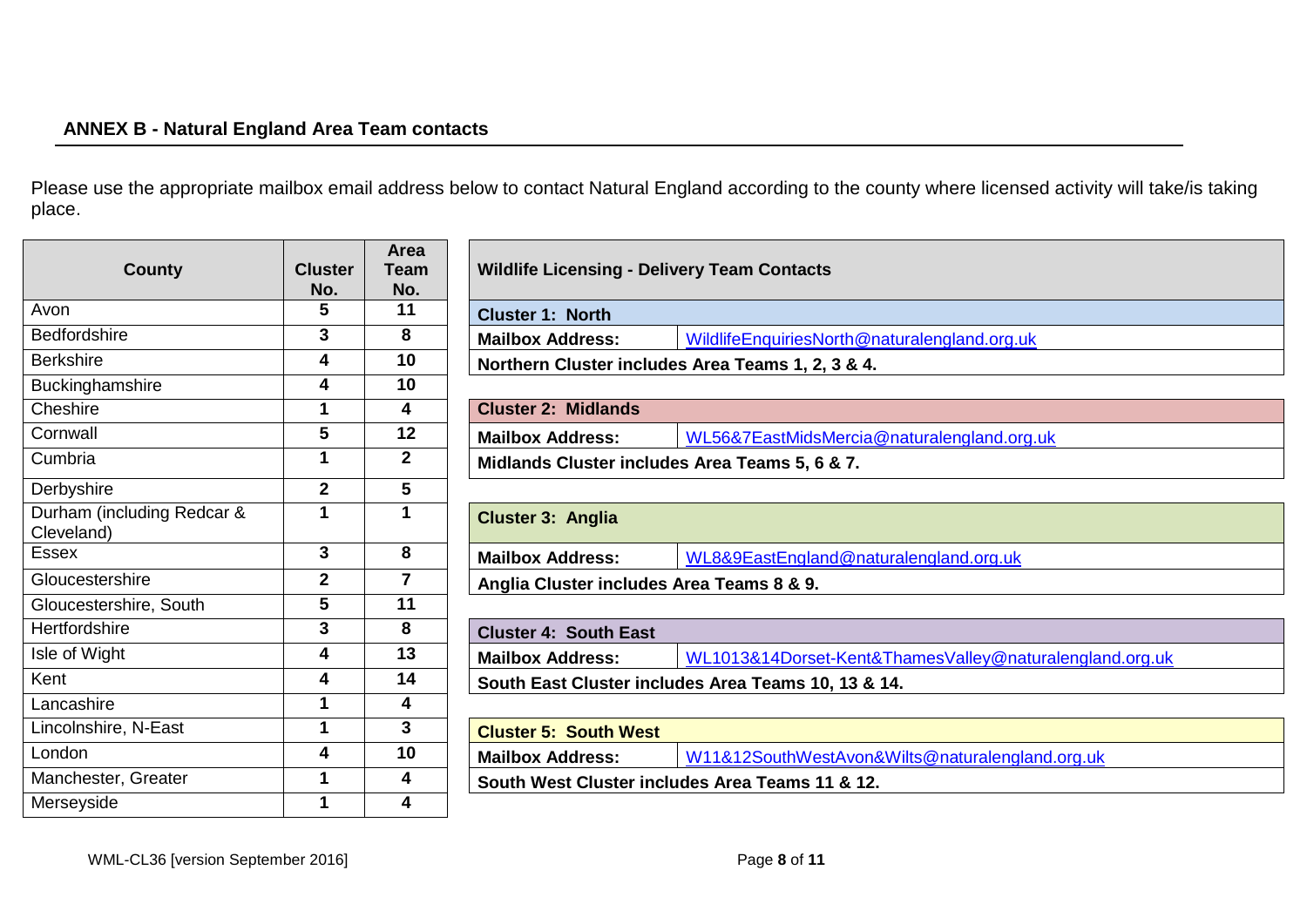| Northumbria                        | 1              | 1              |
|------------------------------------|----------------|----------------|
| Nottinghamshire                    | $\mathbf{2}$   | 5              |
| Oxfordshire                        | 4              | 10             |
| <b>Peak District National Park</b> | $\overline{2}$ | 5              |
| Rutland                            | $\overline{2}$ | 5              |
| Shropshire                         | $\overline{2}$ | 6              |
| Somerset                           | 5              | 11             |
| South Mercia                       | $\mathbf{2}$   | 7              |
| <b>Staffordshire</b>               | $\overline{2}$ | 6              |
| <b>Suffolk</b>                     | 3              | 9              |
| Surrey                             | 4              | 10             |
| <b>Sussex</b>                      | 4              | 14             |
| Tyne and Wear                      | 1              | 1              |
| Warwickshire                       | $\mathbf{2}$   | 7              |
| <b>West Midlands</b>               | $\overline{2}$ | 6              |
| Wiltshire                          | 5              | 11             |
| Worcestershire                     | $\overline{2}$ | $\overline{7}$ |
| Yorkshire                          | 1              | 3              |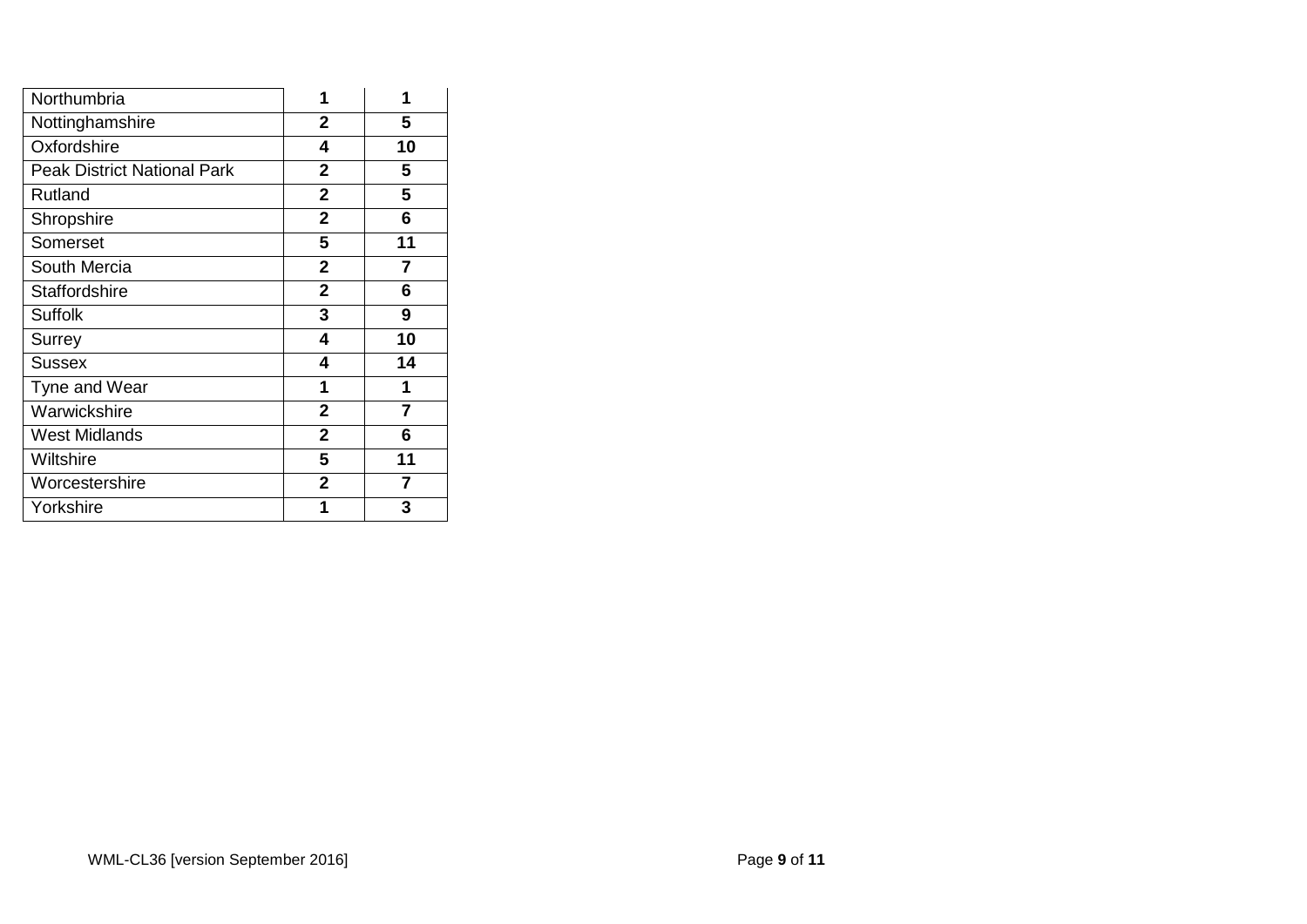# **ANNEX C – Otter Fencing Specification**

The objective of otter fencing is to provide a robust, physical barrier that the otter can neither climb over nor pass through or under. Otters can pass through gaps of 100mm and an adult otter can easily stretch up to a height of 1m and can climb well.

Guidance is provided below on the specification of fence required to prevent otters from gaining access to a fishery. Please also see the guidance on fencing provided in 'Otters and Stillwater Fisheries'<sup>1</sup>

Fences must be regularly inspected and maintained, including clearance of overhanging and nearby vegetation.

#### **Non-electrified Fence**

- The fence should be constructed of material that otters cannot easily bite through, such as a mesh of at least 1.1mm diameter.
- It should be at least 1800mm high if there is no overhang at the top or at least 1200mm if there is a 600mm overhang towards the outside.
- If possible it should be buried 300mm into the ground. At the bottom of the fence on the outside there should be a 'skirt' of at least 900mm of a suitably robust but flexible netting that is securely pinned on the ground. Grass should be allowed to grow up through the netting to help secure it to the ground.
- Fence posts should be tanalised wood or metal with straining posts of 15mm (6 inch) diameter at appropriate distances to support the fence around all angles. All posts must be inside the mesh of the fence.
- The outside of any gates must be covered in sheet metal (e.g. galvanised tin) or the same wire as the fence (and to the same height). The covering must extend to just above the ground and over any hinges or gaps that the otter could use to climb or squeeze through. Gates should be set over a hard-standing or material that cannot be dug.
- Additional protection can be provided by including an electric 'scare wire' attached to the fence posts and positioned so that the otter will touch it and receive a shock if it tries to climb the fence.
	- $\circ$  This should be positioned 50mm below the top of the fence and offset no more than 50mm out from the fence line.
	- $\circ$  A second electric wire may be a useful deterrent in the absence of an overhang. It should be positioned at least 300mm from the ground and if possible 150mm in front of the fencing mesh

#### **Electrified Fence**

1

- Minimum requirement is 1.5 Joule energiser with a fast pulse rate.
- It is essential that vegetation is kept clear of the fence as this will short it
- The fence must be live as soon as it is erected to prevent otters from learning that they can cross it.
- Electric netting must be at least 700mm high
- Electric wire fencing usually comprises at least 3 parallel strands 70, 140 and 210mm from the ground. Four strand fences at 100, 150, 200 and 300mm above ground are also used. The wires must be prevented from touching each other.
	- o The wires must be tensioned by a reel post placed at the end of the fence and held by adjustable plastic insulators on metal stakes. Anchor posts should be used for bends and corners.
	- $\circ$  The stakes should be spaced no more than 10m apart; they may need to be closer to cope with undulations in the ground.

<sup>&</sup>lt;sup>1</sup> Otters and Stillwater Fisheries (2008); Jay, S., Lane, M., O'Hara, K., Precey, P. & Scholey, G. The Wildlife Trusts. NB. Page 20 (illustration of Fence and Gate detail) gives an incorrect figure of 1.2-1.5cm for the height of the fence. This should read 1.2-1.5m.